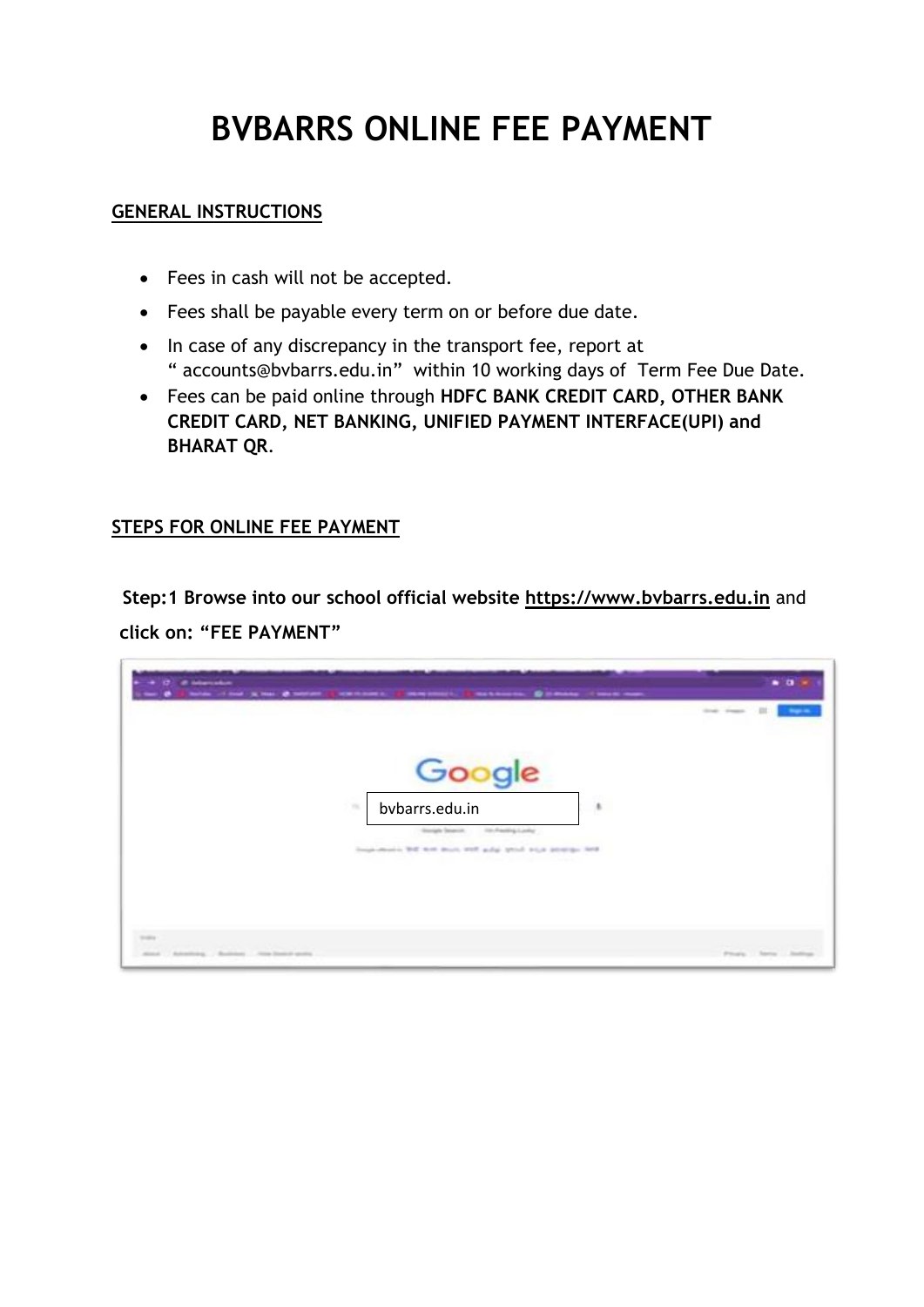

#### **Step:2**

**In login credential window, enter Student's Admission Number and Date of birth. Also selectthe term (for which payment has to be made) from the drop-down menu,thenclick on "Search".**

| batti competitiveni papi - Ta<br><b>Martinia</b> | C Henry Visito H. S. Berty History, X.<br>Fernany resolutions and also<br><b>Chi AMSHIRINI</b><br><b><i>HUMCHO HIMALIA</i></b> | @ Honor Amount x @ Honor Station x  <br><b>Committee forms</b> of<br>His VAINER G. C. Photograph - I movie coupe.<br><b>LINE INFORMATION</b> | <b>Comment America</b>                                         |  | . . |  |
|--------------------------------------------------|--------------------------------------------------------------------------------------------------------------------------------|----------------------------------------------------------------------------------------------------------------------------------------------|----------------------------------------------------------------|--|-----|--|
|                                                  | <b>Skamptons Victor</b>                                                                                                        | ATMAXURI SAMA RAD SCHOOL<br>Road No.45 (END), jubiles Hills, Hyderabied - 500 033.<br><b><i>PAY FEE PAYMENTS ONLINE</i></b>                  | C010 - 2382772<br>Trivobidum situm<br>Choose technicia aska in |  |     |  |
|                                                  | Admission Ass., In the Admission Fac.                                                                                          | HLI-WW D<br>Smith<br>Date of Birth<br>Farmt                                                                                                  |                                                                |  |     |  |
|                                                  |                                                                                                                                | NOTE: Date of birth should be in MM/DD/YYYY format or select from the calendar.                                                              |                                                                |  |     |  |
|                                                  |                                                                                                                                |                                                                                                                                              |                                                                |  |     |  |
|                                                  |                                                                                                                                |                                                                                                                                              |                                                                |  |     |  |
|                                                  |                                                                                                                                |                                                                                                                                              |                                                                |  |     |  |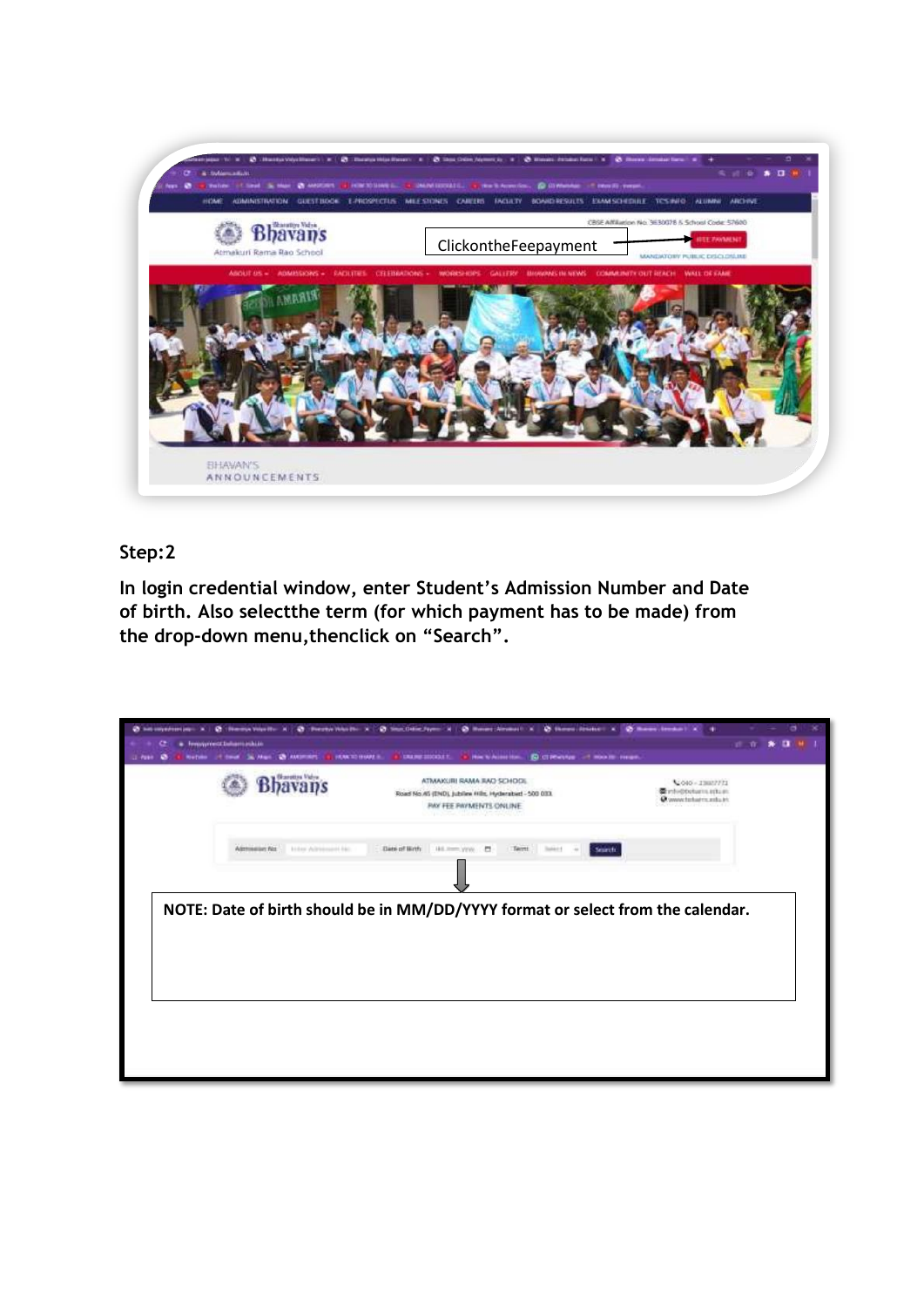#### **Step:3**

**Fee Payment details and student details are displayed. Please check the details thoroughly and click on "PROCEED TO PAYMENT".**

| <b>Li Aus &amp;</b> |                                                          | YATUM CONF A MAIL & MISCOS & HOVTOSHAEG. @                                 |                                                                                                              |                    |                                        |       | ONINE CODEE C. IN How to Access Cost. @ 23 Whenline # # 9box 83 marget. |                    |  |
|---------------------|----------------------------------------------------------|----------------------------------------------------------------------------|--------------------------------------------------------------------------------------------------------------|--------------------|----------------------------------------|-------|-------------------------------------------------------------------------|--------------------|--|
|                     | <b>Bhavans</b>                                           |                                                                            | ATMAKURI RAMA RAO SCHOOL<br>Road No.45 (END), Jubilee Hills, Hyderabad - 500 033.<br>PAY FEE PAYMENTS ONLINE |                    |                                        |       | L 640 - 23607772<br>■ info@bybans.edu.m<br>@www.bibans.edu.in           |                    |  |
|                     | Admission No                                             | $-1299$                                                                    | Date of Birth                                                                                                | 参加加压 口             | Term                                   | Temit | Starth                                                                  |                    |  |
|                     | Student Name<br>Father's Name<br><b>Primary Email Id</b> | A II MISTHEAL<br>A K LIDAYKUMAR<br>aku <sup>mman</sup> @gmm.com            |                                                                                                              |                    | Class & Section<br>Primary Contact No. |       | 88<br>XXXXXXXX<br>ч.                                                    |                    |  |
|                     | <b>SLNo</b>                                              |                                                                            | <b>DESCRIPTION</b>                                                                                           |                    | FEE AMOUNT                             |       |                                                                         | <b>NET AMOUNT</b>  |  |
|                     | t<br>21                                                  |                                                                            | Term Fee I<br>Turzon Fee L                                                                                   |                    | 2750.00<br>6580.00                     |       |                                                                         | 2750.00<br>4589.00 |  |
|                     | 31                                                       |                                                                            | Student Insurance<br>Total Amount                                                                            |                    | 10.00<br>9340.00                       |       |                                                                         | 10.00<br>9340.00   |  |
| PAYMENT"            | Click on "PROCEED TO                                     | Amount to be paid: 9340.00 (Rupees Nine Thousand Three Hundred Forty Only) |                                                                                                              | PROCEED TO PAYMENT |                                        |       |                                                                         |                    |  |

#### **Step:4**

**Click on the drop-down menu, select any one of the payment modes: HDFCCREDITCARD / OTHERBANKCREDITCARD / NETBANKING / UPI / BHARAT QR**

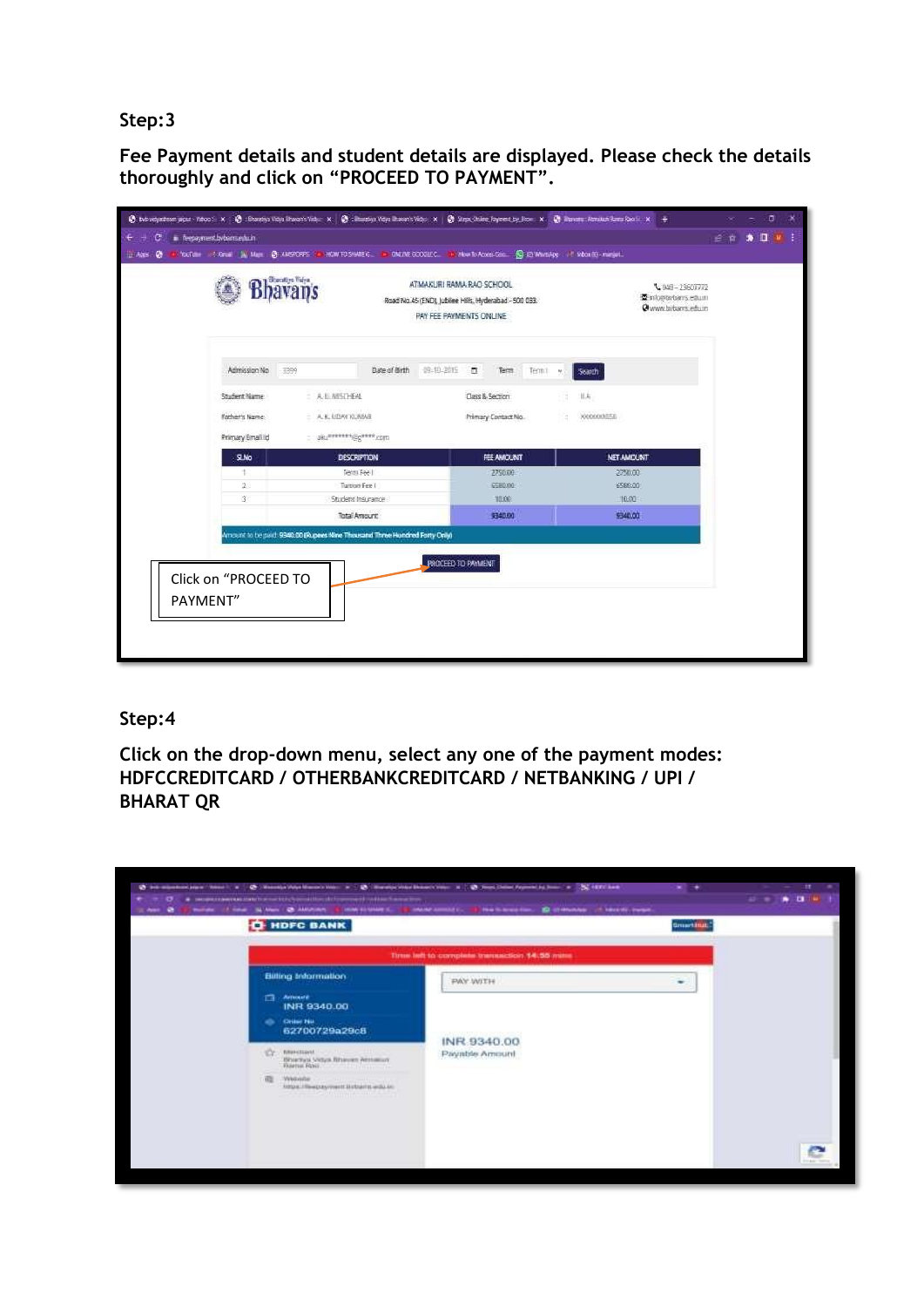

**Enter the details and then click on "CONFIRM PAYMENT".**

**Note: Within the time period the transaction needs to be completed.**

#### **Step:5**

**\*After successful transaction, acknowledgement which will be displayed may be printed.**

| service, wa cars made                                | <b>Structures - Recognized Mountain Moore Secretary</b>                                                                                                                                                                                                |  |  |
|------------------------------------------------------|--------------------------------------------------------------------------------------------------------------------------------------------------------------------------------------------------------------------------------------------------------|--|--|
|                                                      | $DAD = Z3007772$<br><b>ATTANALIBI MAAAA ILACI SICHOOL</b><br>Information Countries, Andrea Arts<br>Road Nn.45 (END), jubiles Hills, Hydersbad - 500<br>Welches Trutsary's andus int<br>43/8/78.1<br>Oritime Fee: Payment : Transaction Ackywadadgement |  |  |
|                                                      |                                                                                                                                                                                                                                                        |  |  |
| Weigensachlows Silabum.                              | SAMOUNTED.                                                                                                                                                                                                                                             |  |  |
| <b>Tramsaction Barberstree</b><br><b>Baksingtown</b> | のアのビアをの日ごろにはら                                                                                                                                                                                                                                          |  |  |
| Temponection Chiefer artist Tirebir                  | 02/05/2022 11:24:32                                                                                                                                                                                                                                    |  |  |
| <b>Inaugeness Armoryski</b>                          | 10320.00                                                                                                                                                                                                                                               |  |  |
| <b>Bluncelayd Nivy.</b>                              | <b>ROUNDOD</b>                                                                                                                                                                                                                                         |  |  |
| <b>Ninadazzot Nustrier</b>                           | KEKALATHUR JEEVANA AISHWARYA                                                                                                                                                                                                                           |  |  |
| <b>Class</b> .                                       | WIT.A.                                                                                                                                                                                                                                                 |  |  |
| Multimediate Mark Parks                              | 2224                                                                                                                                                                                                                                                   |  |  |
|                                                      |                                                                                                                                                                                                                                                        |  |  |
|                                                      | <b><i>B-RIGHTYSTEL</i></b><br>Present.                                                                                                                                                                                                                 |  |  |
|                                                      |                                                                                                                                                                                                                                                        |  |  |
|                                                      | For Success Trainaction : A copy of Fee Receipt will be sent to the Frimary Contact Email id.                                                                                                                                                          |  |  |
|                                                      |                                                                                                                                                                                                                                                        |  |  |
|                                                      | For Pending Transaction: Status will be updated with in 24 - 48 Hours and if it is success then a<br>copy of Fee Receipt will be sent to the Primary Contact Email ht                                                                                  |  |  |
| info@bvbarrs.edu.in                                  | Note: Please guoto your transaction reference humber for any queries relating to this request. For<br>any queries please feel free to contact the Administrative Office at 040 - 23607772 or mail us at                                                |  |  |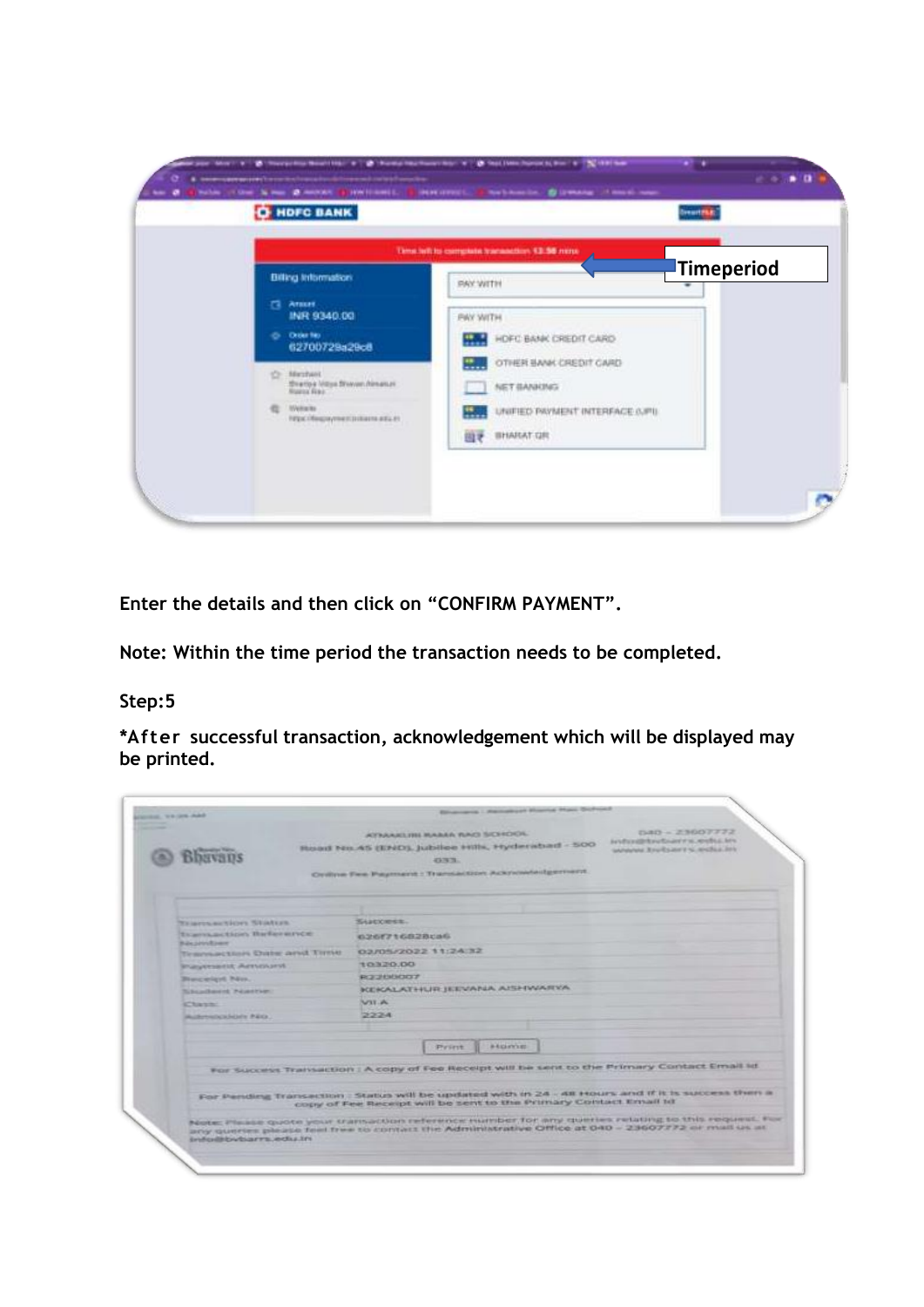**Step:6**

**Check for the fee receipt sent to the registered email-id.**

 $\blacksquare$  $\overline{w}$  $\blacksquare$ **FEE RECEIPT** sion  $:2224$ Class **IVILA** KEKALATHUR<br>JEEVANA<br>AISHWARYA NO eipt :R2200007 ent ONLINE Payment 02-05<br>| ONLINE Date 2022<br>| action 50020123421 Bank/Card Payments  $4881$ sport<br>mark Own **Route No** dmark<br>J.ECTS HINDI, TELUGU **PAID<br>40UNT** No DESCRIPTION AMOUNT 2750.00<br>7560.00 750.00<br>560.00 itudent<br>suranco<br>Totol 10.00  $10.00$ 10320.00 10320.00 Ten Thousand Three<br>Pees & Zero Paisa O nt Paid Twenty Rupees & Zero Paisa Only<br>This is a computer generated slip and<br>trequire signature. Cheques are subject<br>calion. This is an auto generated email,<br>control treply to it. For any queries related<br>annts, please fee ina Three<br>Id slip and<br>I are subject *\*PAYMENT DUE* riptio Du it April 2022 To 15th May 2022<br>It August 2022 To 10th August  $\Box$  $\overline{111}$ 

NOTE: **PLEASE DO NOT REFRESH THE BROWSER WHILE THE TRANSACTION IS PROCESSING**

**For any queries, contact: Mrs.Manjari (8328347991) & Mrs.Vishal (9959011777)**